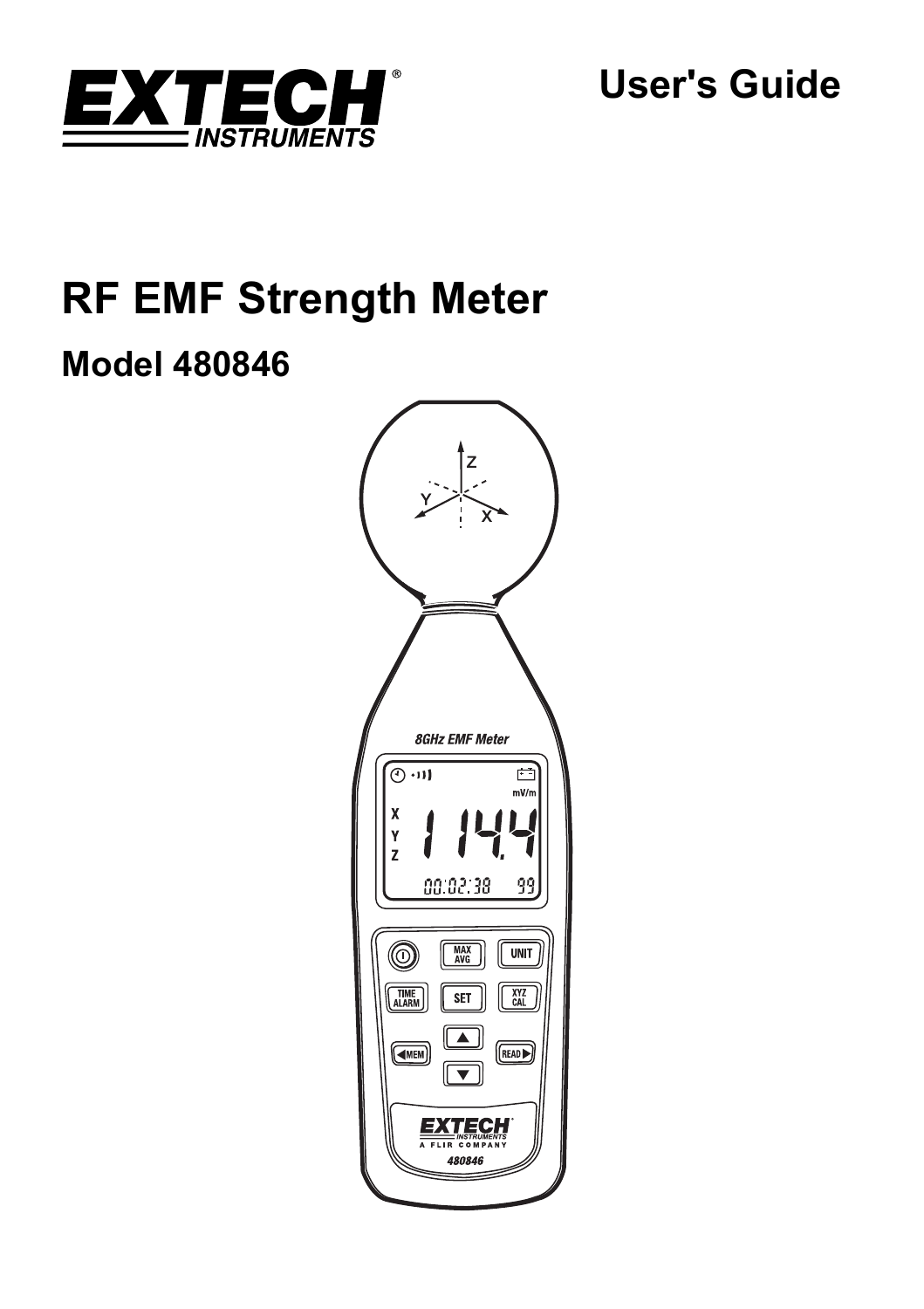# *Safety Information*



- Before making a measurement, check if the low battery symbol ( $\boxed{+1}$ ) is shown on the display when the meter is switched on. Replace the battery if the symbol is displayed.
- In the case of prolonged storage, it is preferable to remove the battery from the meter.
- Avoid shaking the meter, particularly in the measurement mode.
- The accuracy and function of the meter may be adversely affected by exceeding the specified limits as well as by improper handling.



- Use caution when working in the vicinity of powerful radiation sources.
- Persons with electronic implants (e.g. cardiac pacemakers) should avoid powerful radiation sources.
- Observe the local safety regulations.
- Observe the operating instructions for equipment that is used to generate or conduct electromagnetic energy.
- Be aware that secondary radiators (e.g. reflective objects such as a metallic fence) can cause a local amplification of the field.
- Be aware that the field strength in the near vicinity of radiators increases proportionally to the inverse cube of the distance. This means that enormous field strengths can result in the immediate vicinity of small radiation sources (e.g. leak in waveguides, inductive ovens).
- Field strength measuring devices can underrate pulsed signals, particularly with radar signals in which case significant measurement errors can arise.
- All field strength measuring devices have a limited specified frequency range. Fields with spectral components outside of this frequency range are generally incorrectly evaluated and tend to be underrated. Before using field strength measuring devices, you should thus be certain that all field components to be measured lie in the specified frequency range of the measuring device.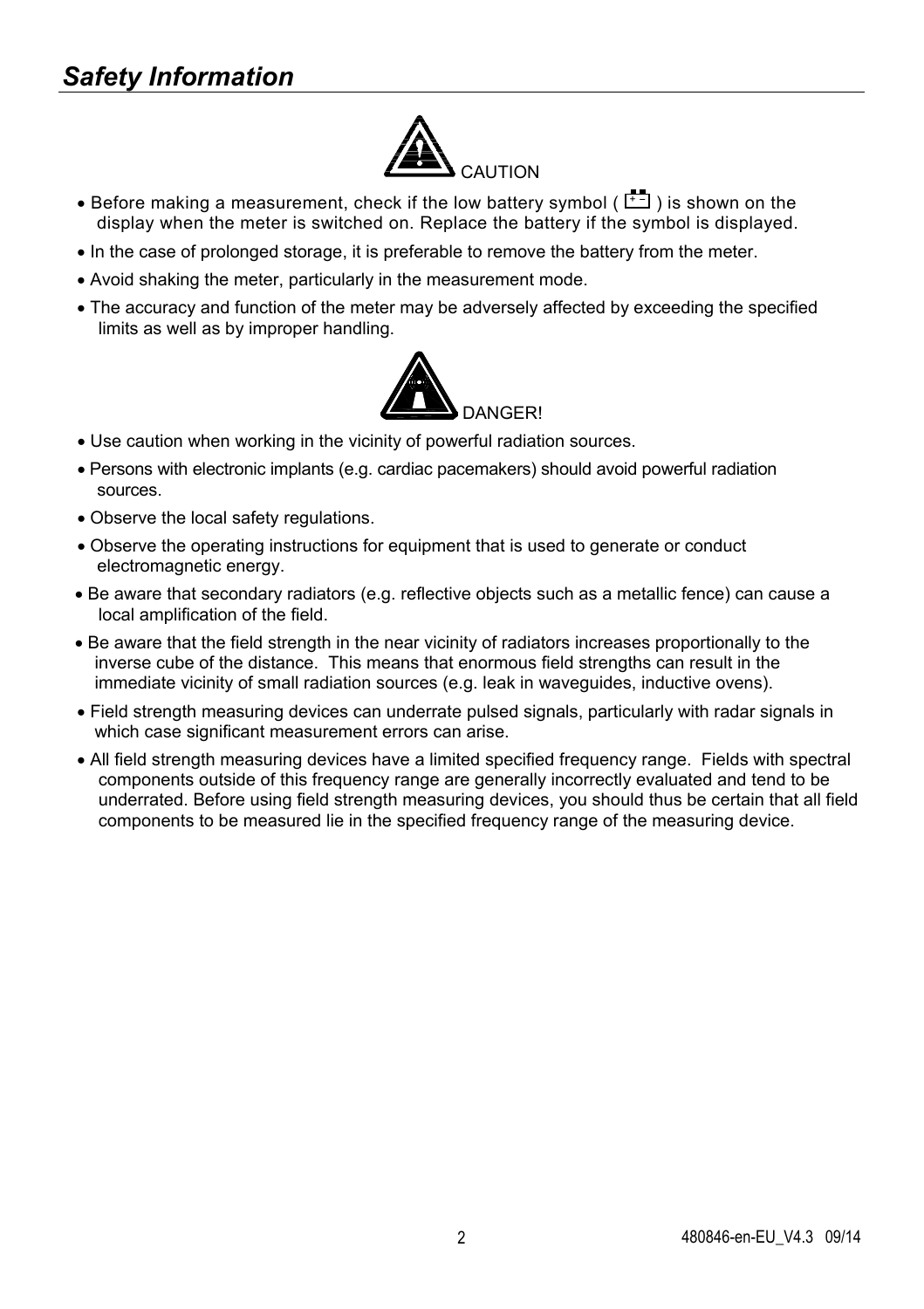# *Introduction*

This meter is a broadband device for monitoring high-frequency radiation in the range of **10MHz to 8GHz**. The non-directional electric field and high sensitivity also allow measurements of electric field strength in TEM cells and absorber rooms.

The unit of measurement and the measurement types are expressed in units of electrical and magnetic field strength and power density.

At high frequencies, the power density is of particular significance. It provides a measure of the power absorbed by a person exposed to the field. This power level must be kept as low as possible at high frequencies. The meter can be set to display the instantaneous value, the maximum value measured or the average value. Instantaneous and maximum value measurements are useful for orientation, e.g. when first entering an exposed area.

- □ 10MHz to 8 GHz Frequency range.
- □ For isotropic measurements of electromagnetic fields.
- Non-directional (isotropic) measurement with three-channel measurement sensor.
- $\Box$  High dynamic range due to three-channel digital processing.

□ Configurable alarm threshold and memory function.

#### **Fundamentals**

#### **Electromagnetic Radiation**

This meter is used to indicate radiated electromagnetic fields. Wherever there is a voltage or a current, electric (E) and magnetic (H) fields arise. Examples include the electromagnetic fields from radio broadcasting and TV transmitters.

#### **Electric Field Strength**

This is a field vector quantity that represents the force (F) on an infinitesimal unit positive test charge (q) at a point divided by that charge. Electric field strength is expressed in units of volts per meter (V/m).

Use the units of electric field strength for measurements in the following situations:

- In the near-field area of the source.
- Where the nature of the electromagnetic field is unknown.

#### **Magnetic field strength (H) :**

This is a field vector that is equal to the magnetic flux density divided by the permeability of the medium. Magnetic field strength is expressed in units of amperes per meter (A/m).

#### **Power density (S) :**

Power per unit area in the direction of propagation, usually expressed in units of watts per square meter (W/m2) or, for convenience, units such as milliwatts per square centimeter (mW/cm2).

#### **The characteristic of electromagnetic fields :**

Electromagnetic fields propagate as waves and travel at the speed of light (c). The wavelength is proportional to the frequency.

## **<sup>λ</sup>(wavelength) = c (speed of light) f (frequency)**

Near-field is assumed if the distance to the field source is less than three wavelengths. For farfields, the distance is more than three wavelengths. In the near-field, the ratio of electric field strength (E) and magnetic field strength (H) is not constant, so measure each separately. In the far-field, however, it is enough to just measure one field quantity, and compute the other accordingly.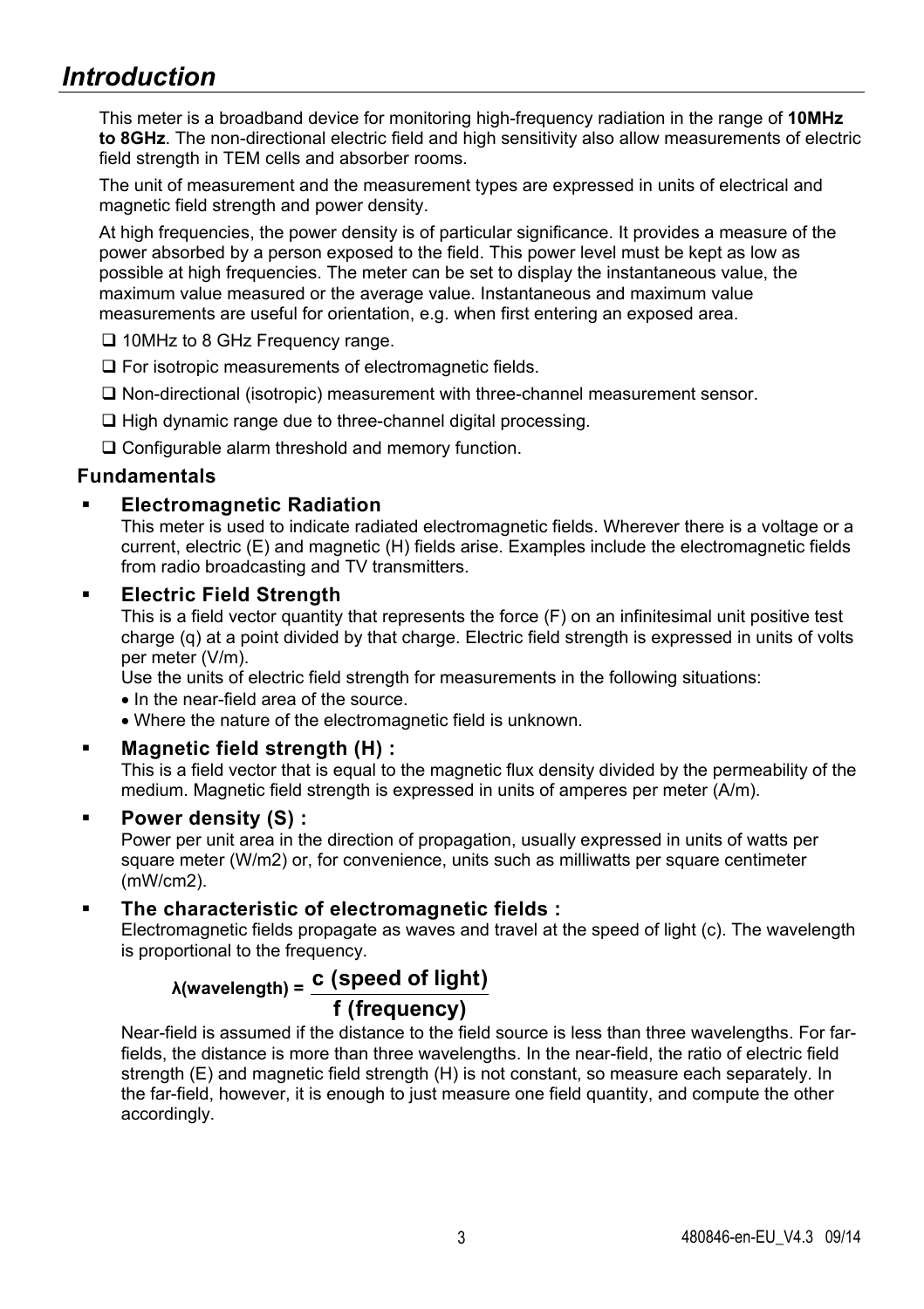### **Front Panel Description**

- (1). **E-field sensor.**
- (2). **LCD display.**
- (3). **MAX/AVG**
	- $<sup>①</sup>$  Press this key to scroll through the following:</sup> "Instantaneous" $\rightarrow$  "Max. instantaneous"  $\rightarrow$  "Average"  $\rightarrow$ "Max. average".
- (4)  $\mathbf{\Theta}$  key: Press this key to turn the meter on or off.
- (5). UNIT
	- $\odot$  Press this key to change the units: "mV/m or V/m"  $\rightarrow$  " $\mu$ A/m or mA/m"  $\rightarrow$  " $\mu$ W/m<sup>2</sup>, mW/m<sup>2</sup> or W/m<sup>2"</sup> $\rightarrow$  " $\mu$ W/cm<sup>2</sup> or  $mW/cm<sup>2</sup>$
	- Press and hold this key while turning the meter on to disable the audible sound. The " $\cdot \cdot \cdot$  " symbol will disappear.
- (6). TIME ALARM key:
	- $O$  Press this key to display date and time.
	- Press and hold this key while turning the meter ON to the alarm setting mode, press the SET key 2 times to exit this mode.
	- Press this key for 3 seconds to switch alarm function On or Off.
- (7). XYZ Cal key:
	- $\odot$  Press this key to change the sensor axis: "All axis"  $\rightarrow$  "X axis"  $\rightarrow$  "Y axis"  $\rightarrow$  "Z axis".
	- Press and hold this key while turning the meter on to switch the device to the calibration factor setting mode, press SET key to exit this mode.
- (8). SET key:

 $\Phi$  Press this key to enter the current data and time setting mode. Press again to exit.

- (9 12). **keys** : Used to set current date and time, datalogging interval time, alarm setting value, calibration factor setting value, or recall data.
- (10). MEM key:
	- Press this key one time to store one data set to memory.
	- Press and hold this key while turning the meter on to enter the clear manually recorded data mode. Press SET key to exit this mode.
- (11). READ key:
	- $\Phi$  Press this key to switch to the manual data reading mode. Press this key again to exit this mode.
	- Press and hold this key while turning the meter on to disable the Auto Power OFF function. The " $\mathbf{\Theta}$ " symbol will disappear

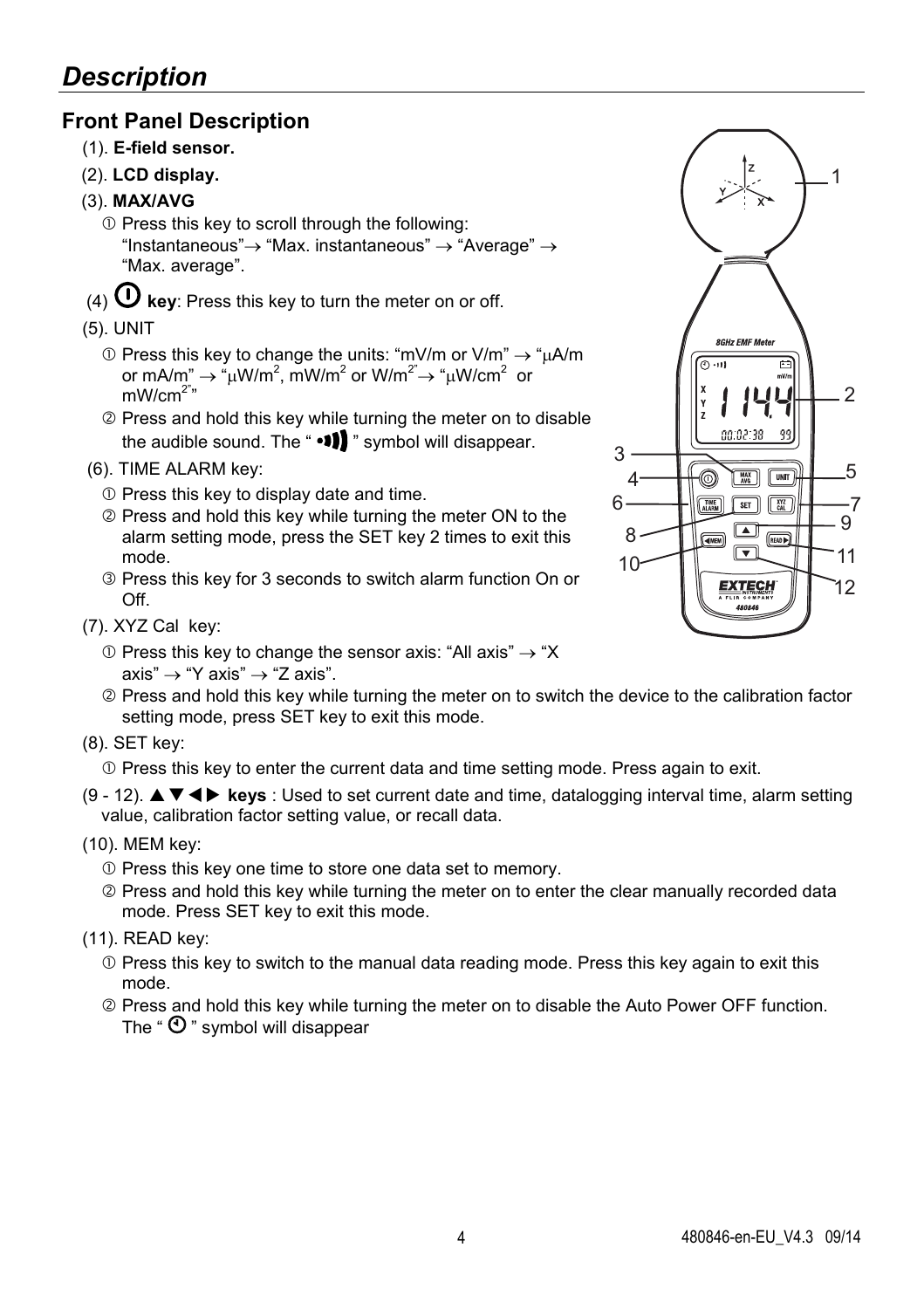# *LCD display description*

- (1).  $\mathbf{O}$  : Auto power off function on / off.
- $(2)$ .  $\bullet$  **11** : Audible sound function on / off.
- (3). MAX: Maximum measured value displayed. MAX AVG: Maximum average value displayed.
- (4). AVG: Average measured value displayed.
- $(5)$ .  $\begin{bmatrix} + & \\ + & \end{bmatrix}$ : Low battery indication.
- (6). Units : mV/m and V/m : Electric field strength; uA/m and mA/m : Magnetic field strength.;  $\mu$ W/m<sup>2</sup>, mW/m<sup>2,</sup> W/m<sup>2,</sup>  $\mu$ W/cm<sup>2</sup> and mW/cm<sup>2</sup>: Power density



- $(7)$ .  $\mathbf{H}\mathbf{H}\mathbf{H}\mathbf{B}$ : Measured value displayed as per selected mode and selected units.
- $(8)$ .  $\boxed{\text{M}}$  : Stored measured value to memory indication.
- (9).  $\mathbf{R}$  : Manual data memory mode indication.
- (10).  $\overline{H}$  : Manual data memory address number (1~99).
- (11). ALM: Alarm function on / off or alarm setting indication.
- (12). ▲: Displays when the alarm function is on and the instantaneous measured value exceeds the limit value indication.

 $(13)$ .  $\boldsymbol{B}\boldsymbol{B}$ : $\boldsymbol{B}\boldsymbol{B}$ : $\boldsymbol{B}\boldsymbol{B}$  : hh : mm : ss Time displayed.

BB/BB/BB: YY : MM : DD Date displayed.

- (14). CAL : Calibration factor indication or setting indication (from 0.20 to 5.00).
- (15). Z : Z axis measured value displayed.
- (16). Y : Y axis measured value displayed.
- (17). X : X axis measured value displayed.
- (18) **NUMBER 18**: Analog bargraph of each axis (X,Y or Z) measured dynamic range indication for observing trends.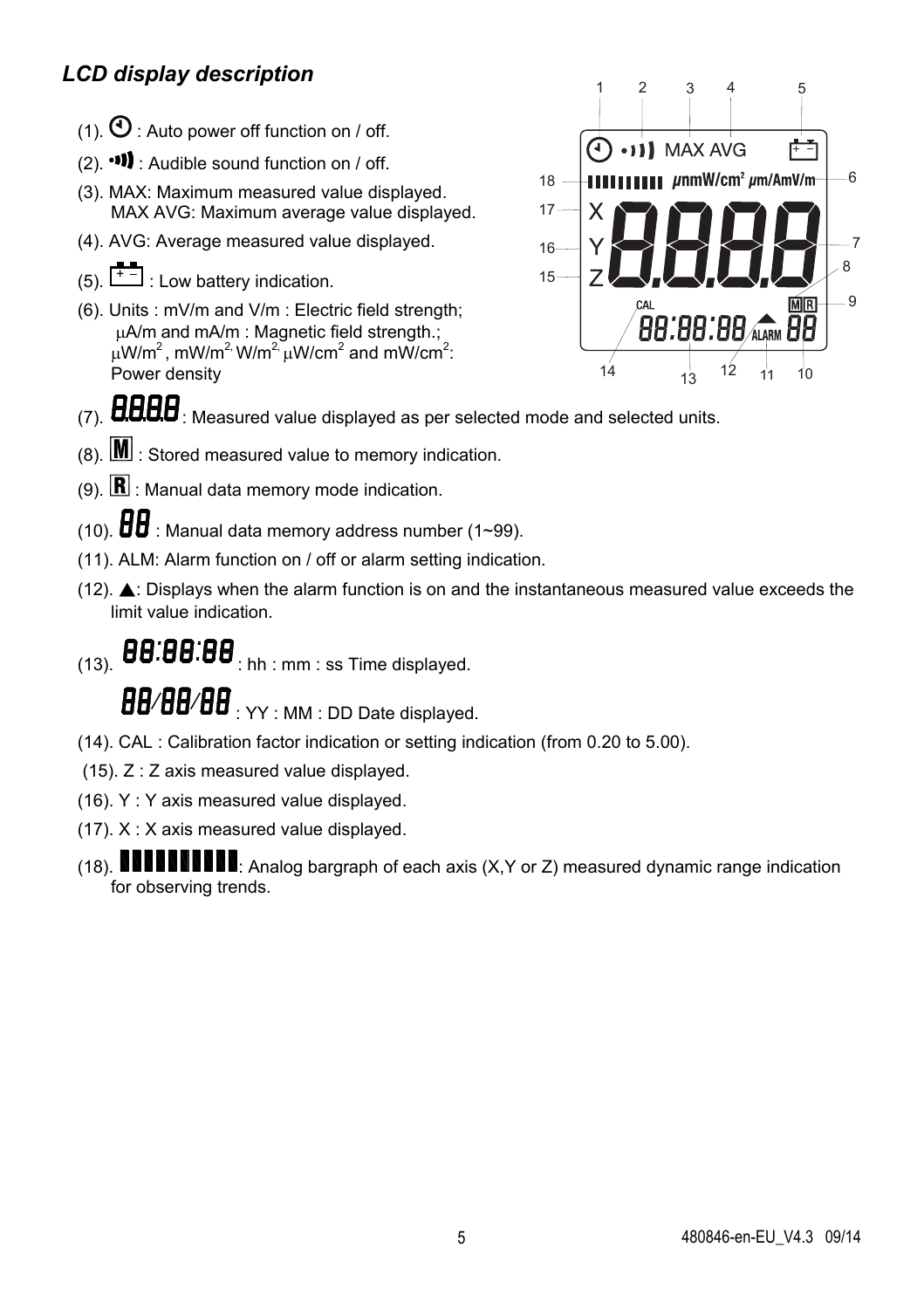#### *E-field sensors*

The 3-channel sensor is located at the top of the meter. The three voltages generated by the sensor are fed back to the meter. In far-fields, an E-field sensor is preferable due to the greater bandwidth. The E-field sensor specific calibration accurate frequency ranges are 900MHz, 1800MHz, 2.7GHz, 3.5GHz and 8GHz. Other measurements can be made, for reference purposes only, using the entire range of 10MHz to 8GHz.

The meter is a small portable instrument that measures the electric field in the atmosphere of the sensor's surroundings. The measurement of the field is done by moving the aerial of the sensor in the desired measured environment.

A direct wide band measurement is obtained of the field that the measurement sensor is subjected to. To find the value of the field emitted by a source of interference, simply point the aerial towards it and get as close as possible (the value of the field is inversely proportional to the distance of the sensor/emission source). The operator must take care not to be between the source of disturbance and the zone to be checked. The human body shields electromagnetic fields. The E-field sensor is isotropic; it does not require special handling. It measures the field according to 3 axes without the aerial having to be moved in the 3 planes. Simply point it at the target to make the measurement.

### *Explanatory notes*

#### **Units of measurement**

The meter measures the electrical component of the field; the default units are those of electrical field strength (mV/m, V/m). The meter converts the measurement values to the other units of measurement, i.e. the corresponding magnetic field strength units ( $\mu$ A/m, mA/m) and power density units ( $\mu$ W/m<sup>2</sup>, mW/m<sup>2</sup>, W/m<sup>2</sup>, µW/cm<sup>2</sup> or mW/cm<sup>2</sup>) using the standard far-field formulate for electromagnetic radiation. The conversion is invalid for near-field measurements, as there is no generally valid relationship between electrical and magnetic field strength in this situation. Always use the default units of the sensor when making near-field measurements.

#### **Result modes**

The bar graph display always shows each axis (X, Y or Z) the instantaneous measured dynamic range value. The digit display shows the measurement according to one of four selectable modes:

- **Instantaneous**: The display shows the last value measured by the sensor, no symbol is displayed.(RMS Value)
- **Maximum instantaneous (MAX):** The digital display shows the highest instantaneous value measured, the "MAX" symbol is displayed.(PEAK Value)
- **Average (AVG):** The digital display shows the average value measured, the "AVG" symbol is displayed. (RMS Value)
- **Maximum average (MAX AVG):** The digital display shows the highest average value measured, the "MAX AVG" symbol is displayed. (PEAK Value)



Field strength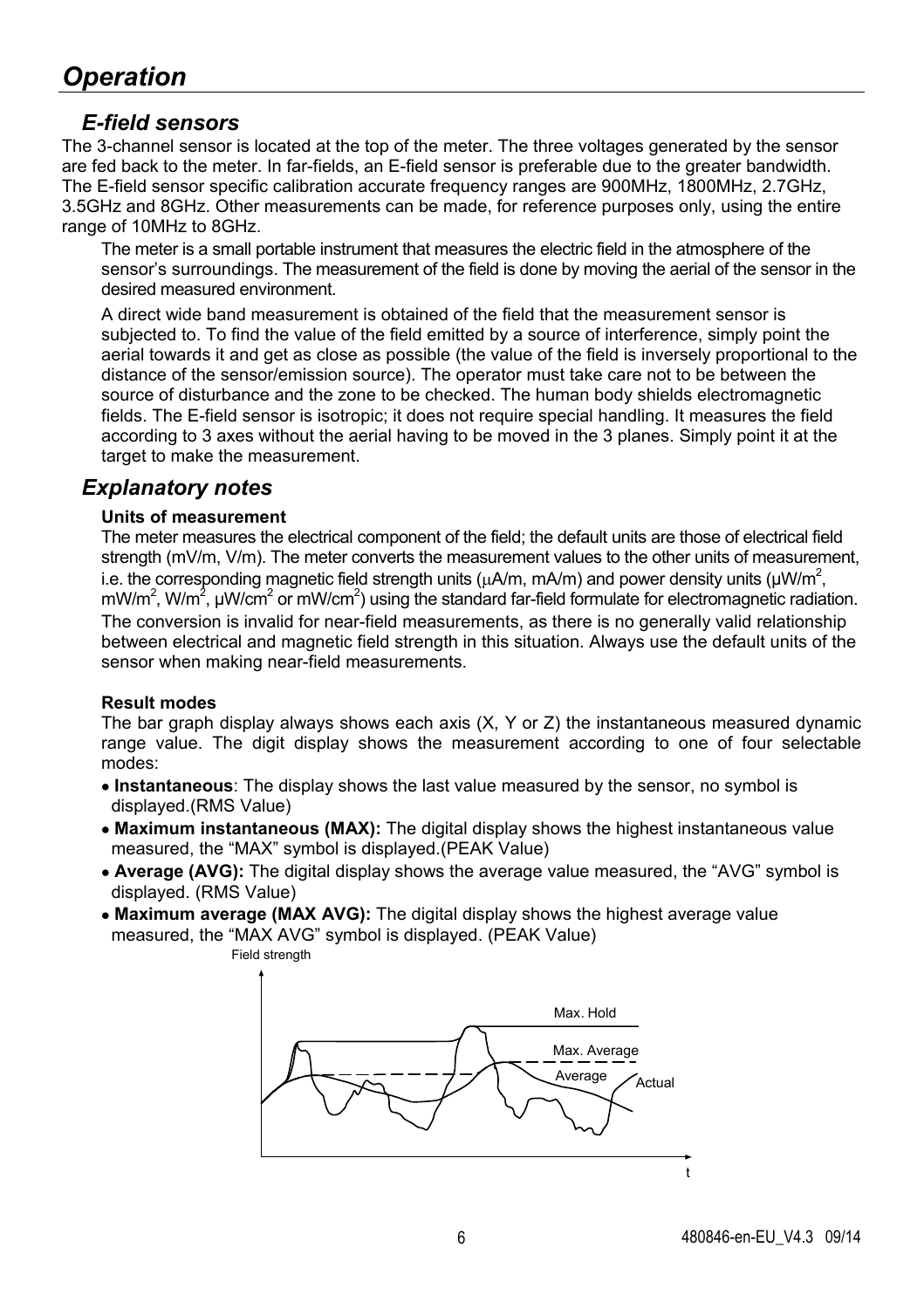#### **Alarm Limit Value (ALARM)**

The alarm limit value is used to monitor the display value automatically. It controls alarm indication function. The alarm limit value can be edited in the display V/m unit. **NOTE:**Alarm Limit Function is only used for total three axial value comparator.

#### **Setting the units of measurement**

**Press the UNIT key to step through the units display.** 



- (a). Electric field strength (V/m).
- (b). Computed magnetic field strength (mA/m).
- $(c)$ . Computed power density  $(mW/m<sup>2</sup>)$ .
- (d). Computed power density  $(\mu W/cm^2)$ .

#### **Setting the result mode**

Instantaneous result mode is automatically set when the meter is turned on. Press the MAX/AVG key to step through the results displays:

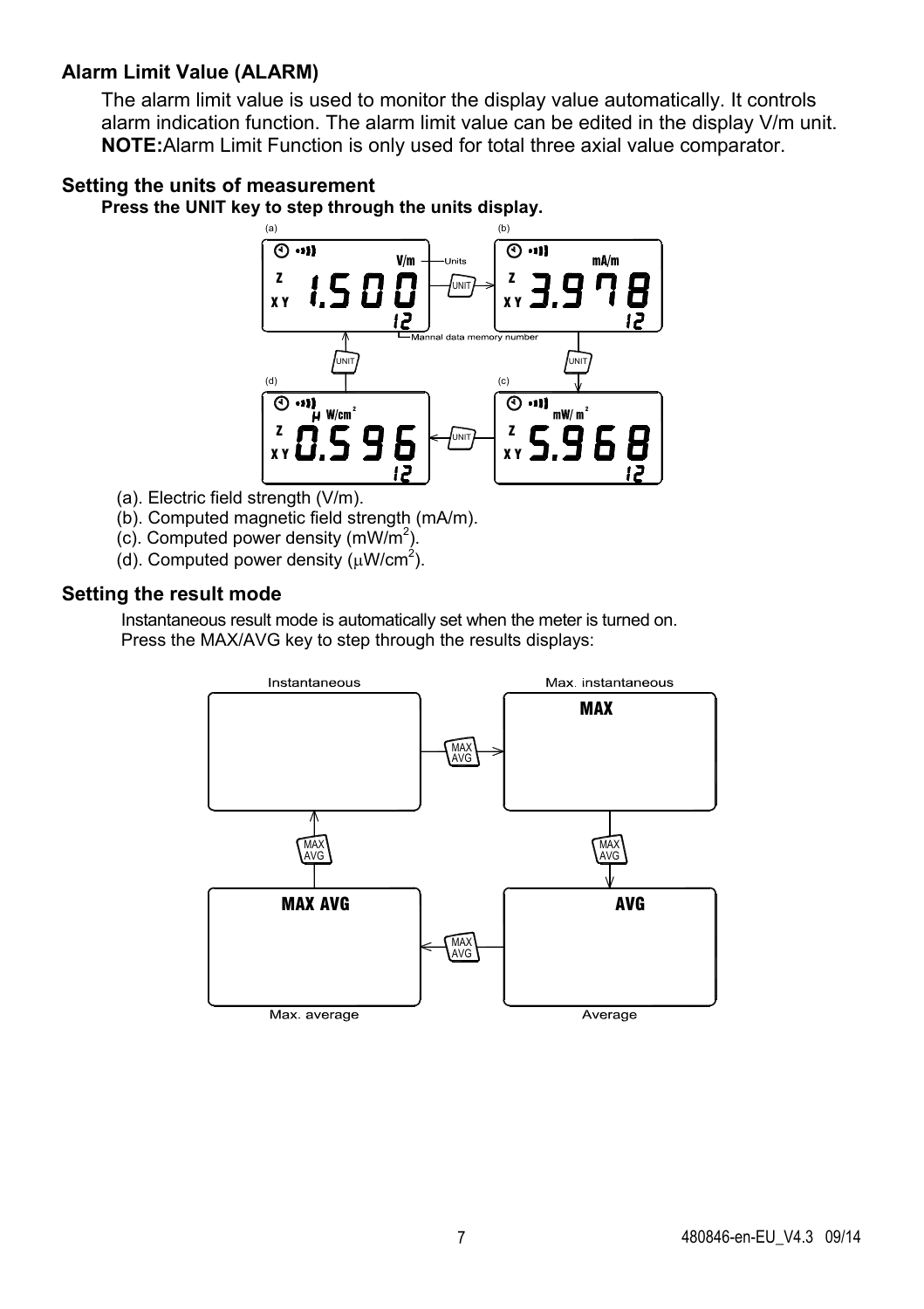**Setting the alarm limit value (ALM)** 



- 1. Press  $\Phi$  key to turn off the meter.
- 2. Press and hold the **TIME ALARM** key, then press  $\Phi$  key to turn on the meter, the display then shows "ALM" and "**▲**" (The Alarm setting mode). The four flashing digits can now be changed.
- 3. Press ▼ or ▼ key to increase or decrease the value.
- 4. Press **SET** to store the new setting value and exit.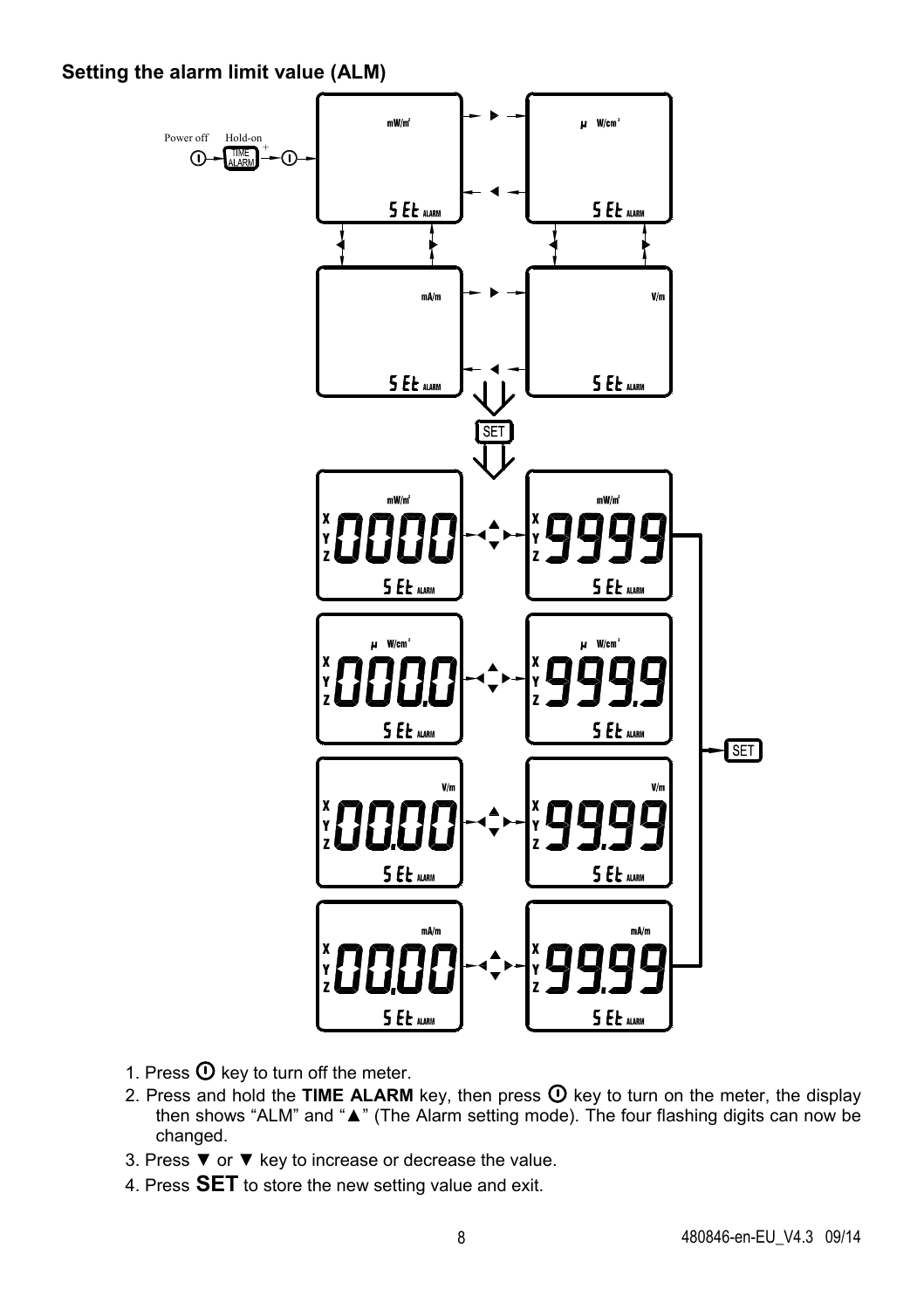#### **Setting the alarm function on or off**

- 1. Press **ALARM** key for 2 seconds to switch the alarm function on or off. The "ALM" and ".<sup>1</sup> symbols in the display indicates that the alarm function is on.
- 2. When the alarm function is on, the display will show "**▲**" if the instantaneous measured value exceed the limit value.

#### **Setting the audible sound function off**

When the meter is normally turned on, the audible sound function is on.

- 1. Press  $\mathbf 0$  key to turn off the meter.
- 2. Press and hold **MAX/AVG** key and turn on the meter again to disable the audible sound, the " " symbol will disappear from the display.

#### **Setting the auto power off function off**

When the meter is normally turned on, the auto power off function is on.

- 1. Press  $\Phi$  key to turn off the meter.
- 2. Press and hold **READ** key and turn on the meter again to disable the auto power off function: the " $\mathbf{O}$ " symbol will disappear from the display.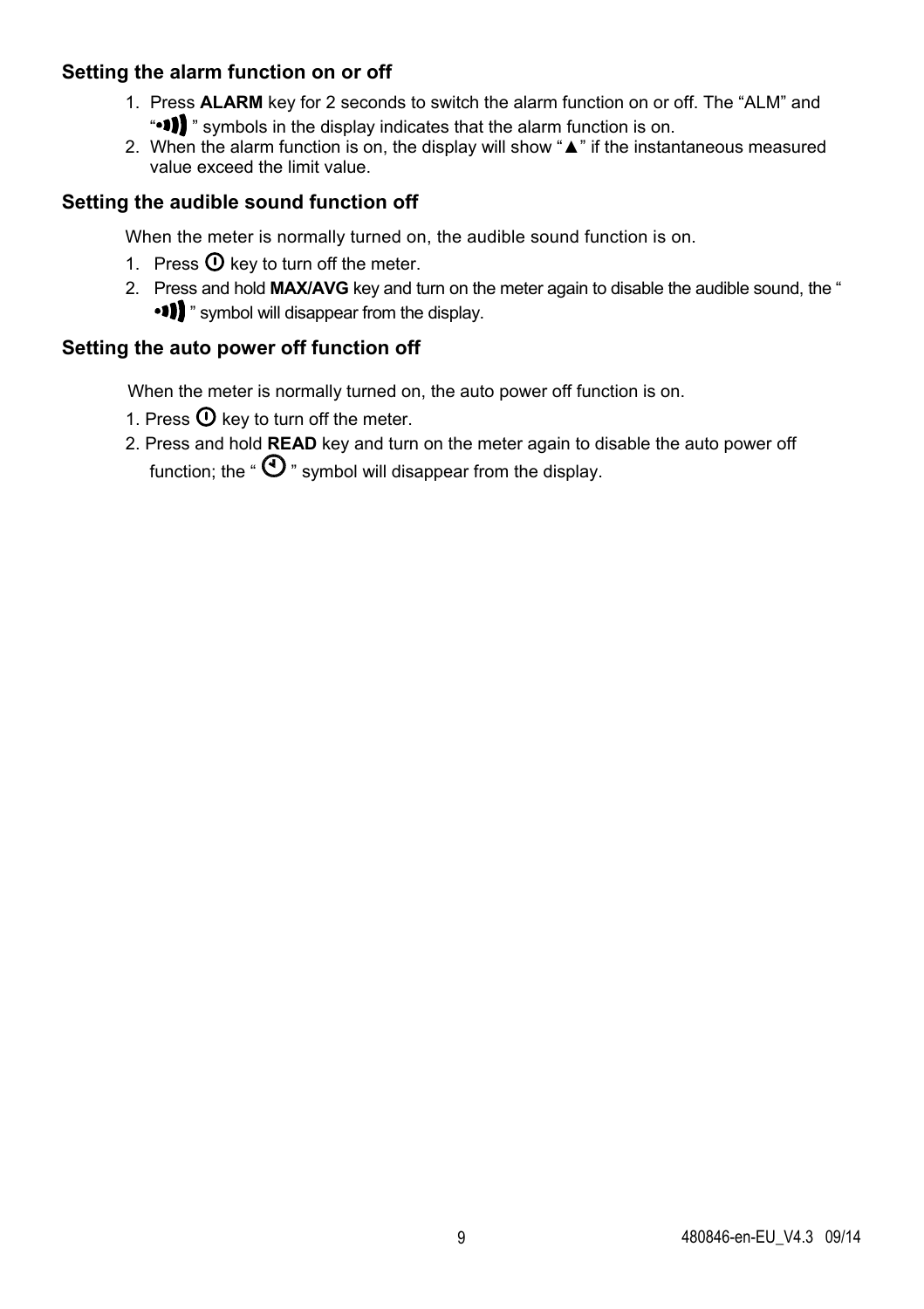#### *Making measurements*

#### **Important:**

If the sensor is moved quickly, excessive field strength values will be displayed which do not reflect the actual field conditions. This effect is caused by electrostatic charges.

#### **Recommendation:**

Hold the meter steady during the measurement.

#### **Short-term measurements**

#### **Application:**

Use either the "Instantaneous" or the "Max. Instantaneous" mode if the characteristics and orientation of the field are unknown when entering an area exposed to electromagnetic radiation.

#### **Procedure**

- 1. Hold the meter at arm's length.
- 2. Make several measurements at various locations around the work place or the interested areas as described above. This is particularly important if the field conditions are unknown.
- 3. Pay special attention to measuring the neighboring vicinity for possible radiation sources. Apart from active sources, those components connected to a source may also act as radiators. For example, the cables used in diathermy equipment may also radiate electromagnetic energy. Note that metallic objects within the field may locally concentrate or amplify the field from a distant source.

#### **Long-term exposure measurements**

#### **Location:**

Place the meter between yourself and the suspected source of radiation. Make measurements at those points where parts of your body are nearest to the source of radiation.

**Note**: Use the "Average " or "Max average" modes only when the instantaneous measurement values are fluctuating greatly.

#### **Alarm function**

Use this feature in the "Instantaneous", "Max. Instantaneous", "Average" or "Max. Average" modes.

When the instantaneous measured value exceeds the limit value, a sequence of warning beeps will sound.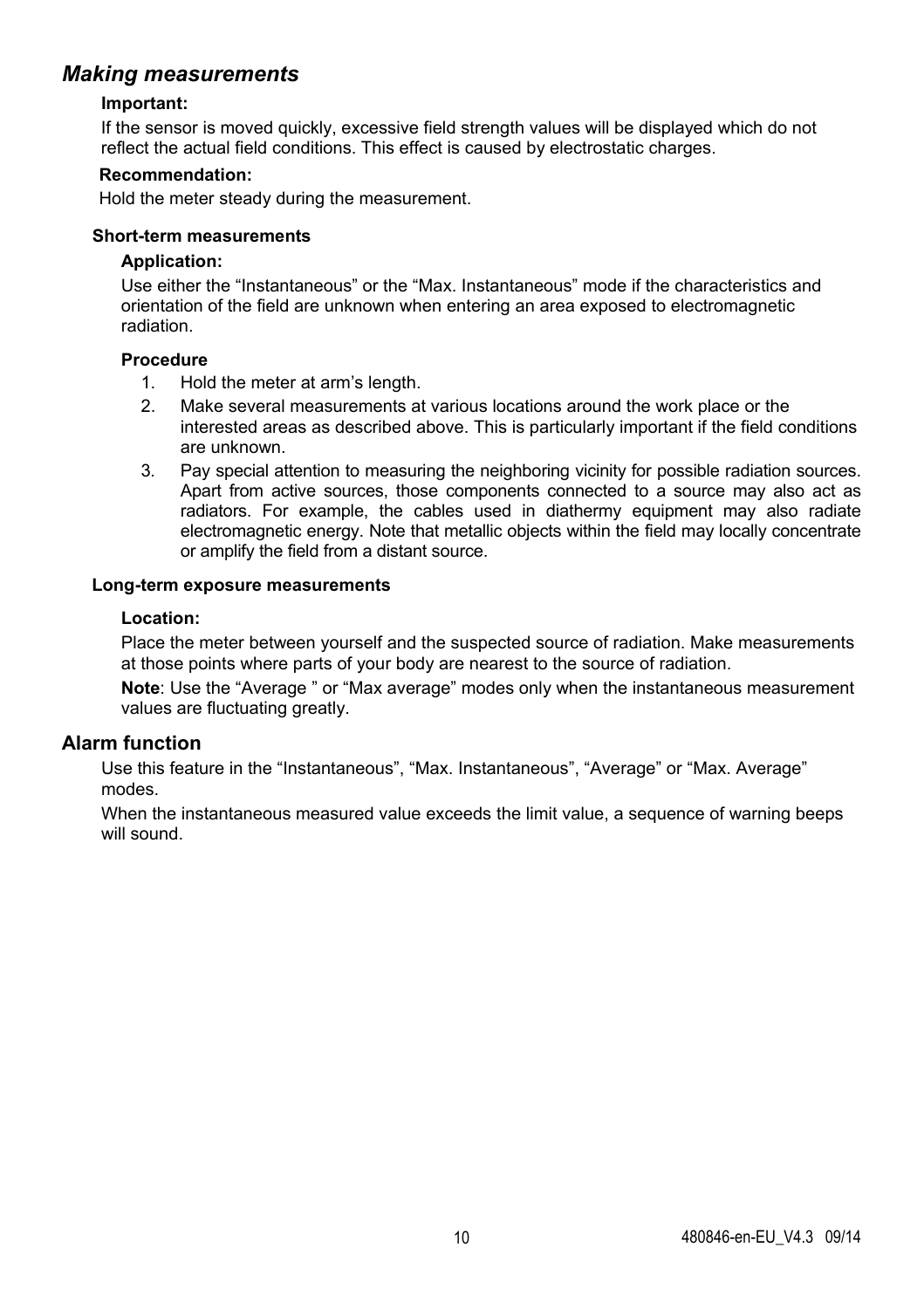#### *Data memory*

The meter includes a non-volatile data memory that can store a maximum of 99 measured values.

#### **Storing individual measured values**



The current memory location number appears in the lower right small display.

Once you press the **MEM** key, it will store a displayed value and increment the memory location by one. Each flash of the "MM" symbol display indicates one reading has been stored. When the memory location number shows "99", to indicate the manual data memory is full, the user must clear the entire contents of the data memory before storing new values.

#### **Reading individual measured values**



- 1. Press **READ** key, the display shows " $\mathbb{R}$ " (reading mode).
- 2. Press  $\blacktriangledown$  or ▲ key to select the desired memory location.
- 3. Press the **UNIT** key to select the desired reading units.
- 4. Press the **XYZ/CAL** key to select the desired sensor axis reading.
- 5. Press the **READ** ► key to exit.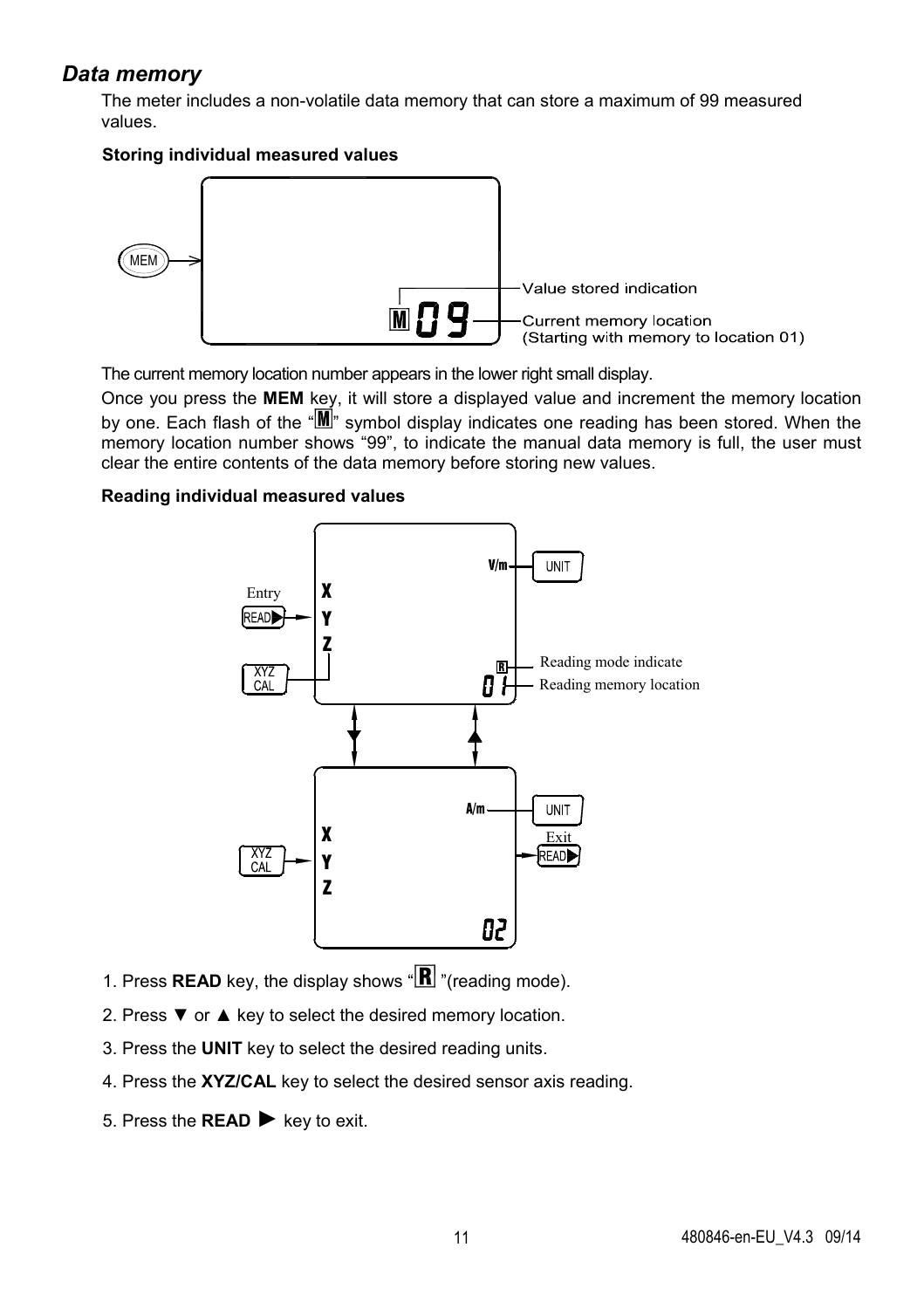#### *Deleting stored values*

Once the memory is full, the entire contents of the memory can be cleared.

- 1. Press  $\Phi$  to turn off the meter.
- 2. Press and hold MEM and turn on the meter again; the display will shows:



- 3. Press  $\triangle$  to select "  $\angle$  E 5. ".
- 4. Press SET to clear memory and exit.

#### **Setting Current Data and Time**

- 1. Press the **SET** key to enter this mode, the "SEt" mark is displayed.
- 2. Press  $\blacktriangleleft$  or  $\blacktriangleright$  key to move flashing two digit to desired setting position "hh:mm:ss" or "YY/MM/DD".
- 3. Press  $\triangle$  or  $\nabla$  keys to set the current time "hh:mm:ss" and current date "YY/MM/DD".
- 4. Press the **SET** key to store setting value and exit.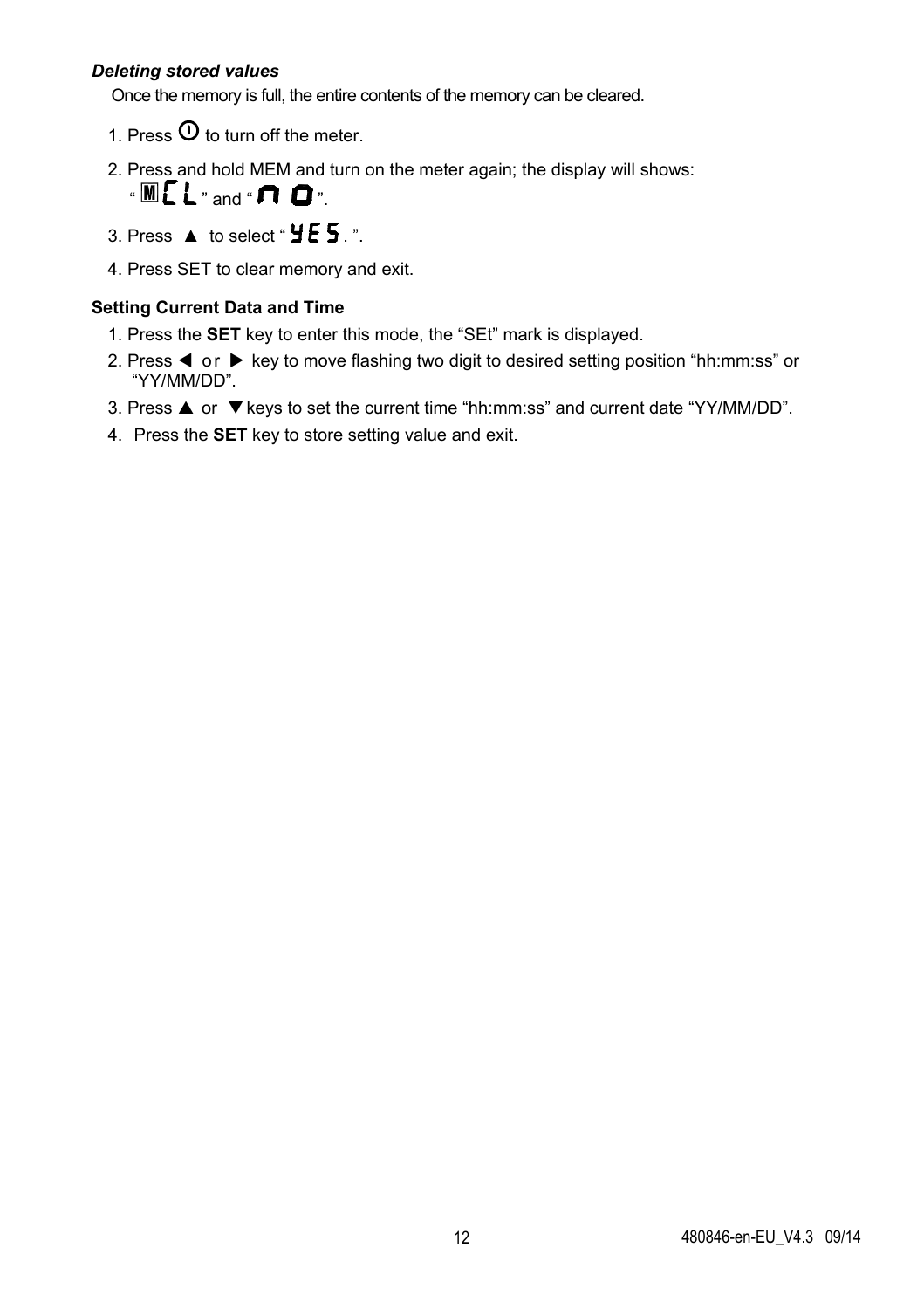#### **Calibration Factor (CAL)**

The Calibration factor (CAL) provides a means to improve the accuracy of the results display by calibrating against the output of a known frequency generator. The field strength value measured is multiplied by the value of CAL that has been entered and the resulting value is displayed. The CAL setting range is from 0.20 to 5.00. The measurement accuracy will be sufficient for most applications even if the frequency response of the sensor calibration factor is ignored and the CAL is set to 1.00 in at all points.

#### **Setting the calibration factor (CAL)**



When the meter is normally turned on, the calibration factor set value will display for 2 seconds.



- 1. Press  $\mathbf 0$  key to turn off the meter.
- 2. Press and hold on the **XYZ/CAL** key, then press  $\mathbf{0}$  key to turn on the meter to enter the calibration factor setting mode, the " CAL SEt " marks is displayed.
- 3. Press  $\triangle$  or  $\nabla$  key to increase or decrease the value.
- 4. Press the **SET** key to store the new setting value and exit.

#### **E-Field Typical Calibration Data:**

| Frequency | <b>CAL</b> | Frequency | <b>CAL</b> |
|-----------|------------|-----------|------------|
| 50MHz     | 2.13       | 900 MHz   | 1.40       |
| 100MHz    | 1.37       | $1.8$ GHz | 2.06       |
| 200 MHz   | 1.19       | 2.4GHz    | 0.66       |
| 300 MHz   | 0.69       | $3.5$ GHz | 1.05       |
| 433 MHz   | 0.78       | 5.4GHz    | 2.20       |
| 500 MHz   | 1.38       | 8.0GHz    | 3.16       |
| 600 MHz   | 2.12       |           |            |
| 700 MHz   | 1.66       |           |            |
| 800 MHz   | 1.40       |           |            |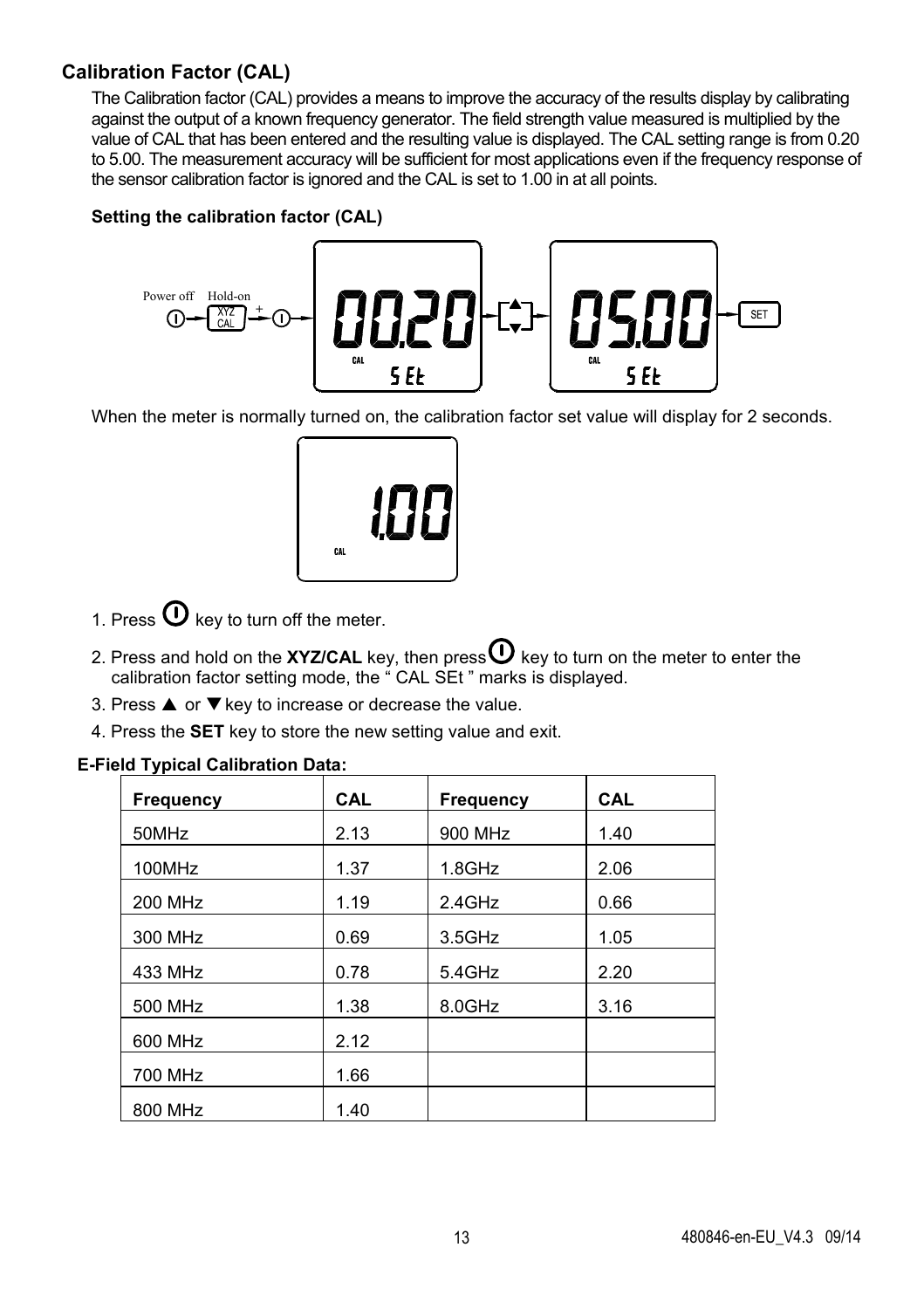#### *Battery Installation*

Remove the rear battery cover and insert a fresh 9V battery.

#### *Battery Replacement*

When the battery voltage drops below the operating voltage, the battery icon  $\begin{bmatrix} + & - \\ - & \end{bmatrix}$  appears and flashes. If it appears, the battery should be replaced.

You, as the end user, are legally bound (**Battery ordinance**) to return all used batteries and accumulators; **disposal in the household garbage is prohibited!**

You can hand over your used batteries / accumulators at collection points in your community or wherever batteries / accumulators are sold!

**Disposal:** Follow the valid legal stipulations in respect of the disposal of the device at the end of its lifecycle

# *Specifications*

#### *General Specifications*

| <b>Measurement method:</b>          | Digital, triaxial measurement.                                                                                       |
|-------------------------------------|----------------------------------------------------------------------------------------------------------------------|
| Directional characteristic:         | Isotropic, triaxial.                                                                                                 |
| <b>Measurement range selection:</b> | One continuous range.                                                                                                |
| <b>Display resolution:</b>          | 0.1mV/m, 0.1 $\mu$ A/m, 0.1 $\mu$ W/m <sup>2</sup> , 0.001 $\mu$ W/cm <sup>2</sup>                                   |
| Setting time: T                     | Typically 1s (0 to 90% of measurement value).                                                                        |
| Display refresh rate:               | Typically 0.5 seconds                                                                                                |
| Display type:                       | Liquid-crystal display (LCD), 4 digit.                                                                               |
| Audible alarm:                      | Buzzer.                                                                                                              |
| Units:                              | mV/m, V/m, $\mu A/m$ , mA/m, $\mu W/m^2$ , mW/m <sup>2</sup> , W/m <sup>2</sup> $\mu W/cm^2$ ,<br>mW/cm <sup>2</sup> |
| Display value:                      | Instantaneous measured value, maximum value, or<br>maximum average value.                                            |
|                                     |                                                                                                                      |
| <b>Alarm function:</b>              | Adjustable threshold with ON/OFF.                                                                                    |
| Data memory and read storage:       | 99 data sets.                                                                                                        |
| Dry batteries:                      | 9V NEDA 1604/1604A                                                                                                   |
| Battery life: >                     | 3 hours                                                                                                              |
| Auto power off:                     | 5 minutes.                                                                                                           |
| Operating temperature range:        | $0^{\circ}$ C to +50 $^{\circ}$ C                                                                                    |
| Operating humidity range:           | 25% to 75%RH                                                                                                         |
| Storage temperature range:          | $-10^{\circ}$ C to $+60^{\circ}$ C                                                                                   |
| Storage humidity range:             | 0% to 80%RH                                                                                                          |
| Dimensions:                         | Approx. $67(W)\times 60(T)\times 247(L)$ mm.                                                                         |